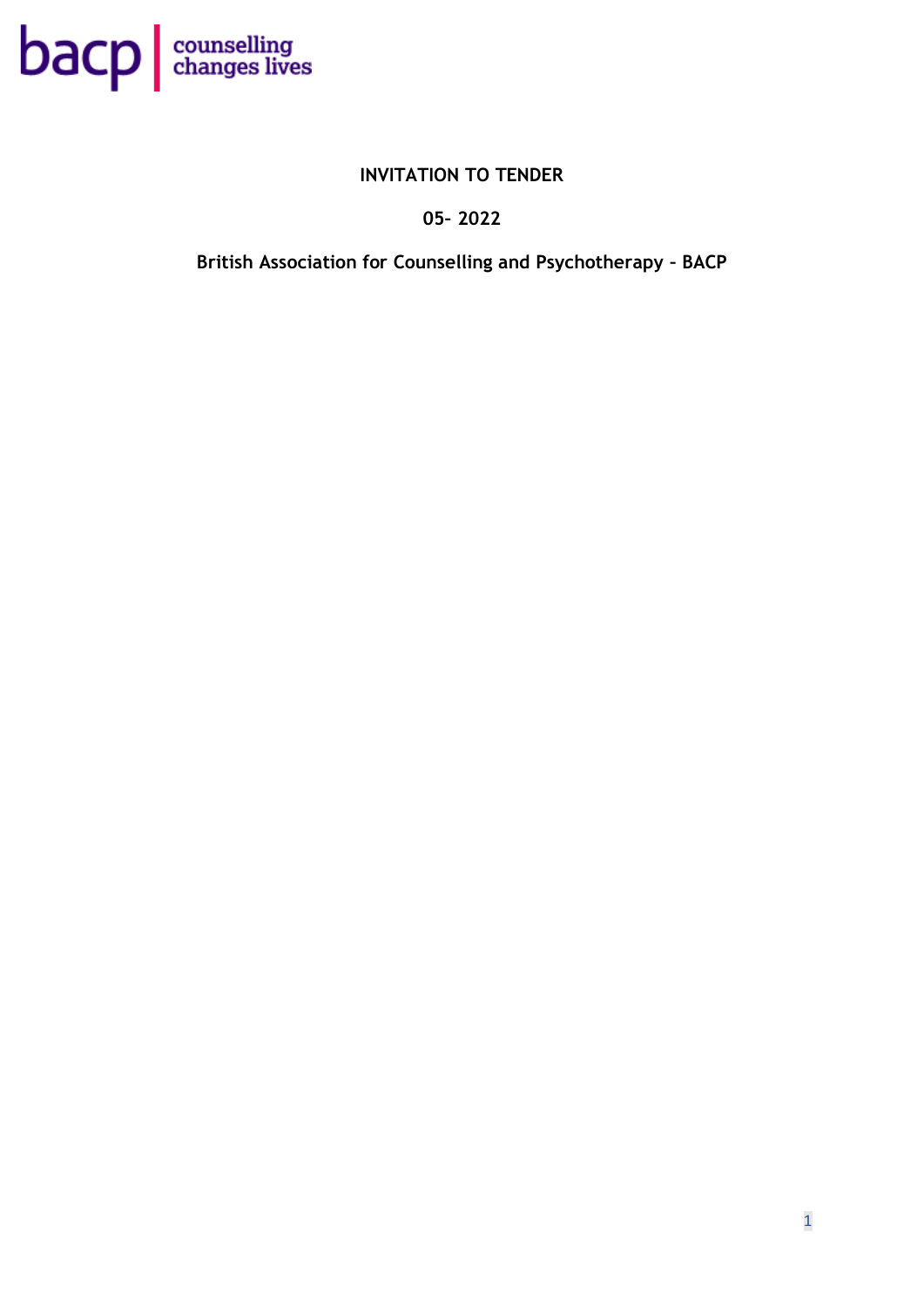

### **About BACP**

We are BACP and we exist for one simple reason - counselling changes lives.

The British Association for Counselling and Psychotherapy is the professional association for members of the counselling professions in the UK. A Membership Organisational charity that sets standards for therapeutic practice and provides information for therapists, clients of therapy and the public.

BACP is the leading professional association for counselling and psychotherapy. Established over 40 years ago, BACP has over to 60,000 members spread across the nations of the UK, of which over 900 are organisational members.

### **Our philosophy**

Counselling changes not just the lives of individuals, but of families and communities.

Our desire for social justice determines everything we do and guides our relationship with our members and the public, as well as commissioners and government. It's why we champion the counselling professions as a viable, and increasingly evidence-based choice for people. We know counselling works.

We are alongside our members throughout their careers and put them at the heart of what we do. We understand their needs and support them in making a positive difference to the mental wellbeing of their clients.

We do this by promoting and facilitating research to produce trusted best practice, and by providing a robust framework to ensure the profession follows and adheres to the highest possible standards that protect individuals seeking therapy.

As a result, we help the general public, individuals and commissioners make better, more informed choices about the provision of counselling, and continue to raise the ethical and professional standards of the profession.

## **Charitable objectives**

As a registered charity, our two key charitable objectives underpin our work and we use our income and property to promote these aims. In all of our activities, whether we're providing services to members, commissioning research or campaigning, these are the objectives that guide us, and the principles by which we measure our success.

Our charitable objectives are:

- to promote and provide education and training for counsellors and psychotherapists working in either professional or voluntary settings, whether full or part time, with a view to raising the standards of the counselling professions for the benefit of the community and in particular for those who are the recipients of counselling or psychotherapy
- to inform and educate the public about the contribution that the counselling professions can make generally and particularly in meeting the needs of those whose participation and development in society is impaired by physical or psychological health needs or disability.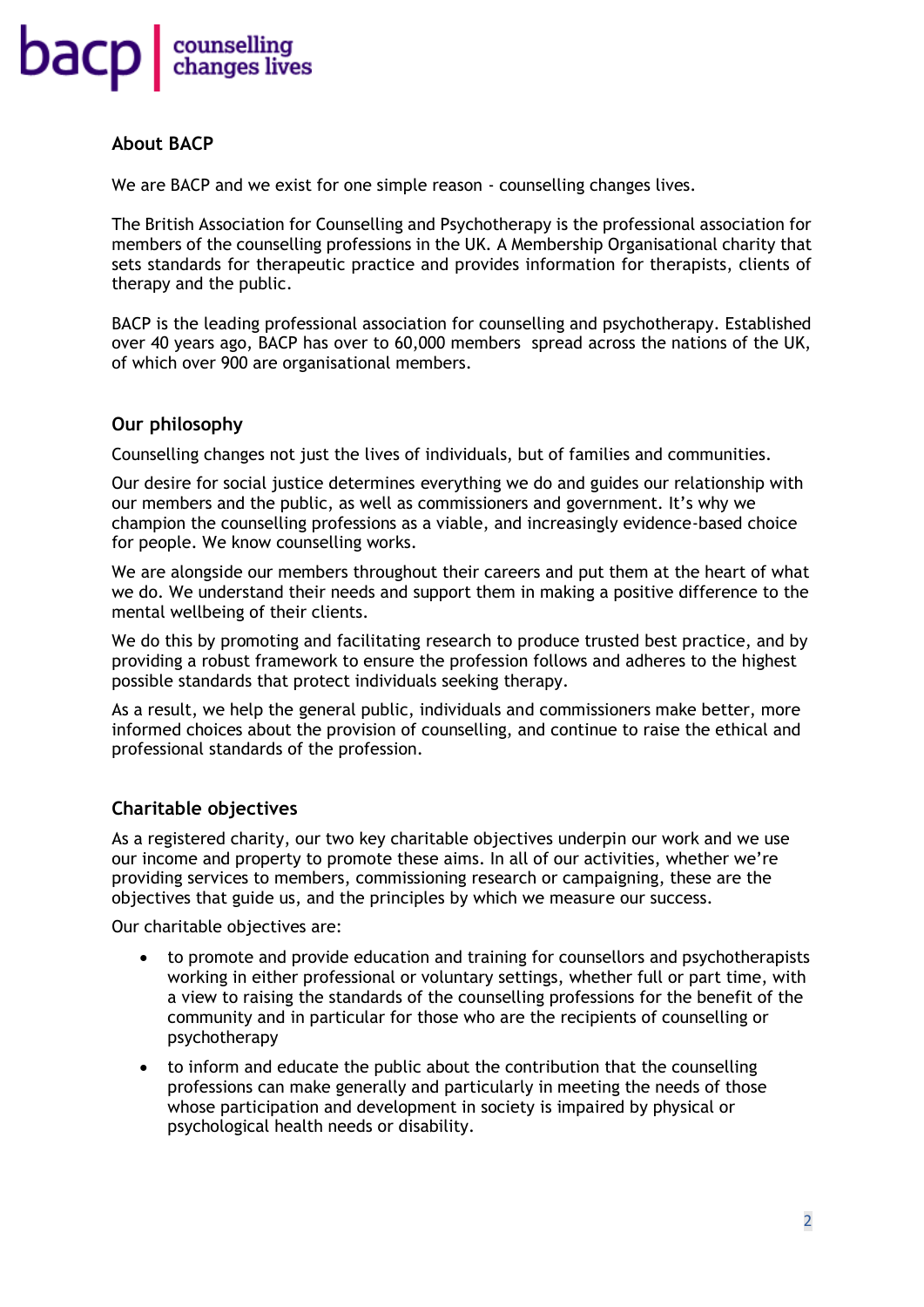## **Current strategy**

Our strategy, launched in November 2019, was put into place after careful consideration of the above objectives, and the Charity Commission's guidance on public benefit.

Because we know that counselling changes lives, we will:

- 1. Listen to, learn from and work with our members to inform the work of the Association.
- 2. Equip our members to be able to work in a fast-changing world, to be able to influence and contribute to the wellbeing of society.
- 3. Be the professional home of choice for members and communities of practice, providing relevant services and opportunities to learn, develop and inspire each other.
- 4. Further develop confidence in and credibility of the profession by developing and upholding professional and ethical standards, informed by an evidence base.
- 5. Campaign for the appropriate provision of counselling and psychotherapy for all members of society, and for opportunities for paid employment of our members. We will champion the skills, competence and contribution of our members to the public, employers, commissioners and policy-makers.
- 6. Optimise the organisation of BACP to ensure it is flexible, responsive, and capable of resourcing the vision and goals.

## **Background to the project**

The mental health needs of people from marginalised communities are often unmet by available services and many people are still experiencing a 'triple barrier' of worse health, reduced access to services, and poorer outcomes when services are accessed (Centre for Mental Health 2020).

The Covid-19 pandemic has brought to greater attention the long-standing and enduring health inequalities across UK society and highlighted a need for action. People from marginalised and racialised community backgrounds are less likely to seek help for their mental health; this may be due to cultural stigmas associated with help-seeking or people feeling that clinicians have a poor understanding of different cultural needs, and even expecting or experiencing racism within services.

There is evidence that people from racialised backgrounds are less likely to be offered suitable therapies, and Black persons in particular are more likely to be involuntarily hospitalised or over-medicated in UK mental health services.

Recent data from the IAPT programme (Baker, 2018) suggest that, compared to people from white backgrounds, people from most Black and ethnic minority communities are less likely to use IAPT services, to complete treatment, or to reliably improve and achieve full recovery.

## **The project to be evaluated**

In support of BACP's work to improve Equality Diversity and Inclusion (EDI) in the counselling professions, we are seeking evaluation of two distinct areas of work: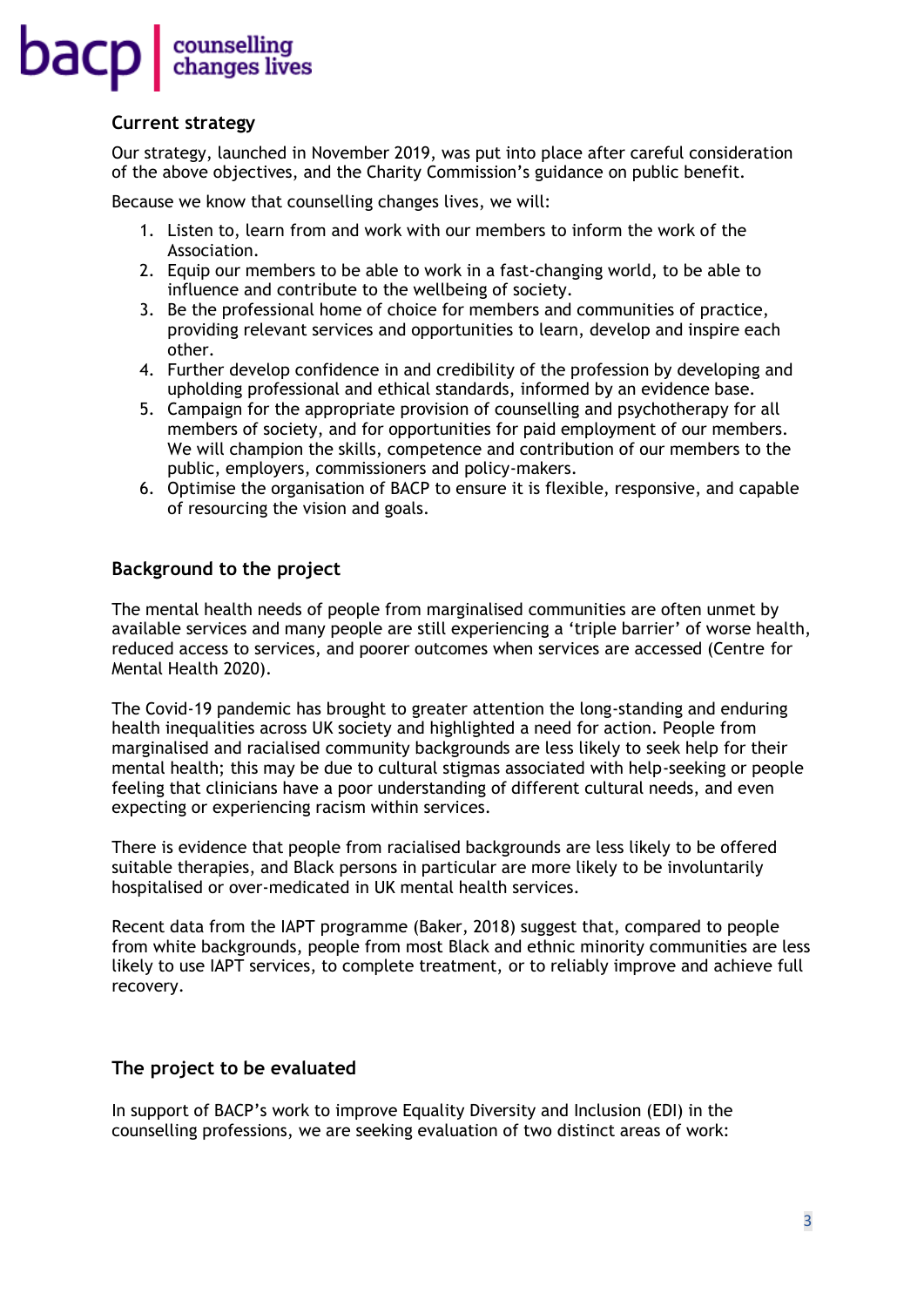**A pilot grant scheme** to fund BACP organisational members to deliver a one-year project that improves access to talking therapy to people from marginalised and racialised community backgrounds.

Two grants of £30,000 have been awarded to BACP organisational members to deliver projects in partnership with community-led partner organisations, that improves access to counselling and/or coaching services for people from marginalised and racialised community backgrounds\* and adds to the knowledge and learning about improving access to therapy.

#### **Project 1**

Based in Newcastle-Upon-Tyne, *Children North East* will work alongside *North East Solidarity and Training (N.E.S.T)* an award-winning service which specialises in engagement and support to young people from refugee and asylum-seeking backgrounds. In recent years this has predominantly been with children and young people from Syria and Afghanistan and the service is now beginning to see newly arrived young people from the crisis in Ukraine

### **Project 2**

The Metanoia Institute is being funded to deliver a project to develop an avatar-assisted counselling intervention for autistic people from minority ethnic backgrounds and to test its feasibility and acceptability to clients and therapists. Working with user-led charities *Autus* and *3DNovations*, the project will explore perceptions and fears related to stigma associated with mental health with Caribbean, Asian and Minority Ethnic (ACAME) people with autism and work with them to codesign novel resources and approaches to accessing services and support.

## **Objectives**

We are seeking an experienced evaluation organisation to collaborate with grant holders to agree and undertake evaluation and to produce a report that captures knowledge and learning from the pilot projects funded by our third sector grants scheme.

### **Requirement**

The evaluation partner will work with the BACP project team and the delivery organisations to develop and agree a framework and activities to evaluate the extent to which the project one or more of the objectives;

- Increasing understanding of the stigma associated with mental health that prevents people seeking help and accessing counselling.
- Addressing structural and cultural barriers that prevent people accessing 'mainstream' counselling services.
- Improving choice of service delivery models as a catalyst to making services more accessible and acceptable.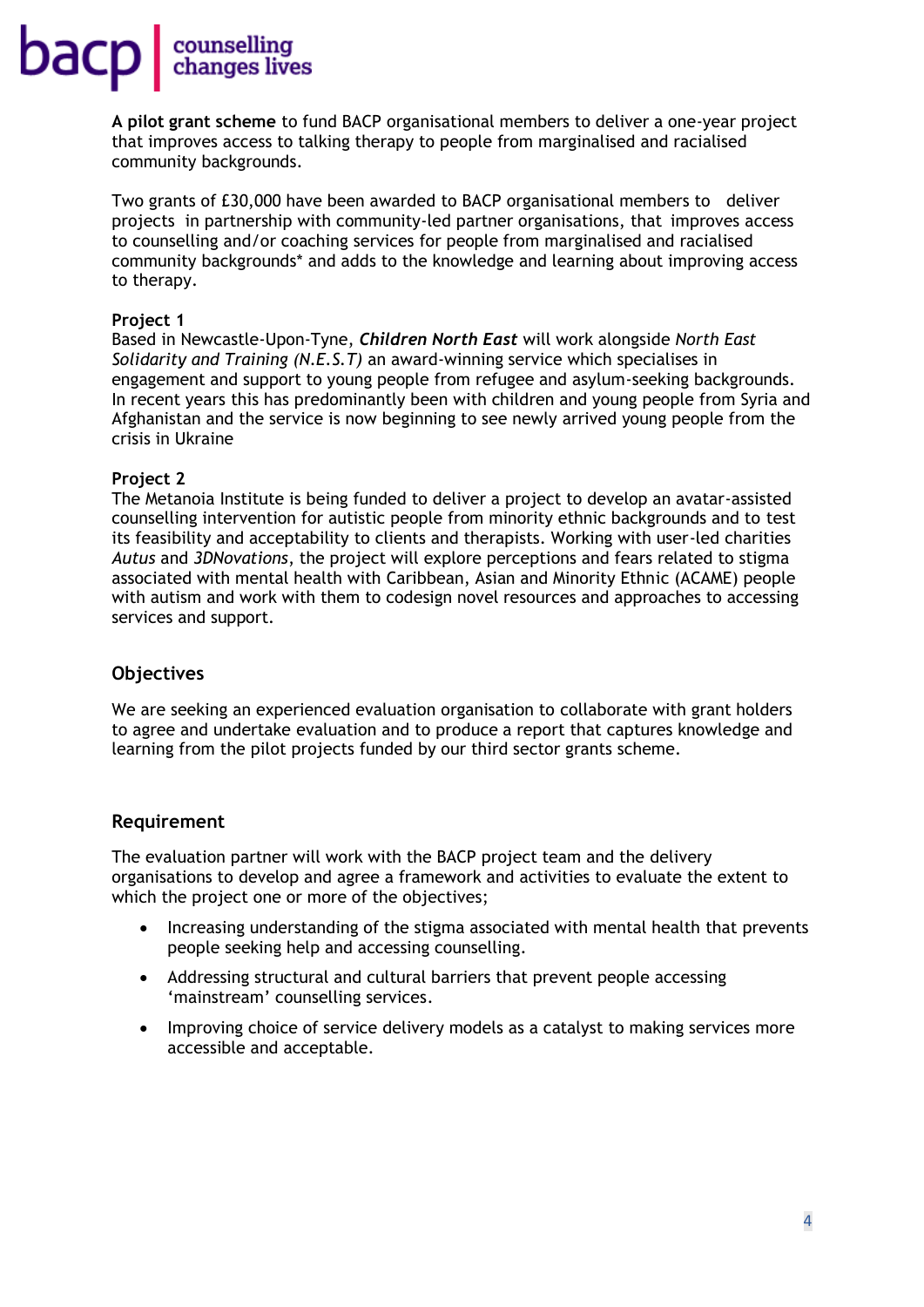# **bacp** edunges lives

## **Term**

The contract will be in place for a 15-month period between July 2022 and October 2023

## **Time Frame**

The table below sets out timeframes and key milestones in the award and delivery of the evaluation contract. Please note, that times are indicative and may be subject to change to meet project requirements.

| <b>Milestone/Event</b>                                                        | <b>Date</b>                    |
|-------------------------------------------------------------------------------|--------------------------------|
| Invitation to tender issued                                                   | 29th April 2022                |
| Expression of interest responses via email. Tender<br>responses deadline      | 1st June 2022                  |
| Shortlist complete                                                            | 8 <sup>th</sup> June 2022      |
| Interviews and bidder clarification                                           | 15 <sup>th</sup> June 2022     |
| Appointment                                                                   | 17th June 2022                 |
| Inception meeting                                                             | W/B 4th July 2022              |
| Delivery of detailed evaluation plan                                          | 5 <sup>th</sup> September 2022 |
| Mid-term, formative report with recommendations and<br>lessons learned so far | February 2023                  |
| Final, summative report, PowerPoint and other agreed<br>outputs               | October 2023                   |

## **Fees**

The estimated value of this contract is between £10K and £14K **exclusive of VAT**. Bids in excess of this range will be excluded for being unaffordable.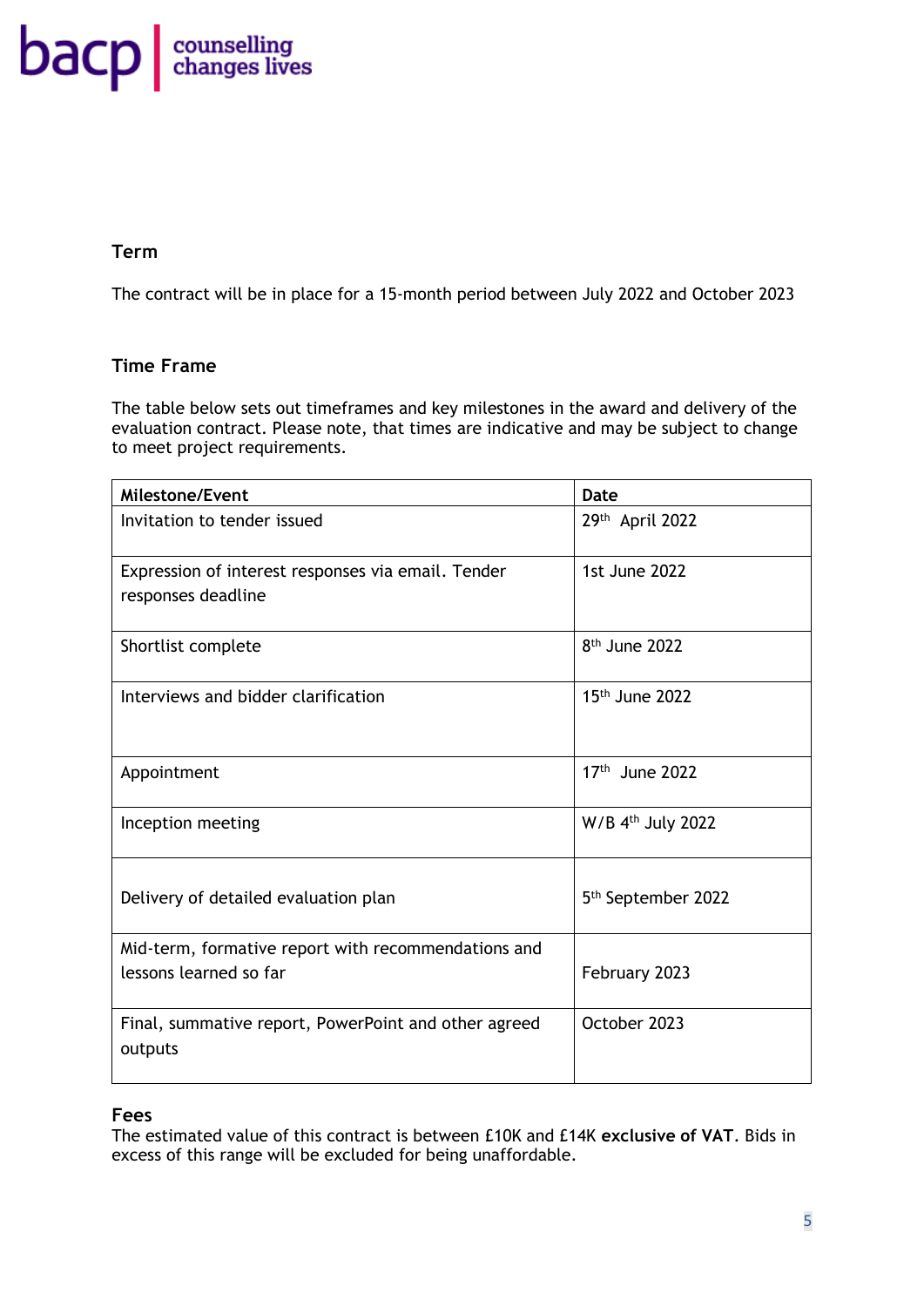Suppliers are encouraged to complete the table of charges below (included in application form) estimating the number of days and travel and subsistence costs associated with their proposal. The total fixed price will be exclusive of VAT and inclusive of expenses and all costs to be incurred.

| <b>Service</b>                                                                                                                                       | <b>Quantity/Days</b> | <b>Unit</b><br>costs/Day<br>rate | <b>Total</b> |
|------------------------------------------------------------------------------------------------------------------------------------------------------|----------------------|----------------------------------|--------------|
| Pre contract set up meeting with<br>BACP and delivery organisation<br>(online or in person, TBC)                                                     |                      |                                  |              |
| Bi-weekly email updates on progress                                                                                                                  |                      |                                  |              |
| Synthesis of existing data, research<br>and literature                                                                                               |                      |                                  |              |
| Development of evaluation plan                                                                                                                       |                      |                                  |              |
| Design of materials                                                                                                                                  |                      |                                  |              |
| <b>Evaluation activities</b>                                                                                                                         |                      |                                  |              |
| Monthly project group meeting                                                                                                                        |                      |                                  |              |
| Development of full written<br>research report and other reporting<br>outputs including Power Point<br>presentation of key learning and<br>findings. |                      |                                  |              |
| Sub-total                                                                                                                                            |                      |                                  |              |
| Total Price excluding VAT (this<br>figure will be used to calculate<br>your price score)                                                             |                      |                                  |              |

## **Payment Structure and billing requirements**

Services will be paid for at three key project milestones:

- 40% of project costs following the project set-up meeting and development of project management material such as a timetable and work plan.
- 20% of projects costs on satisfactory completion of mid-term report.
- 40% of project costs on sign-off of all project outputs/deliverables including final summative report and other agreed outputs.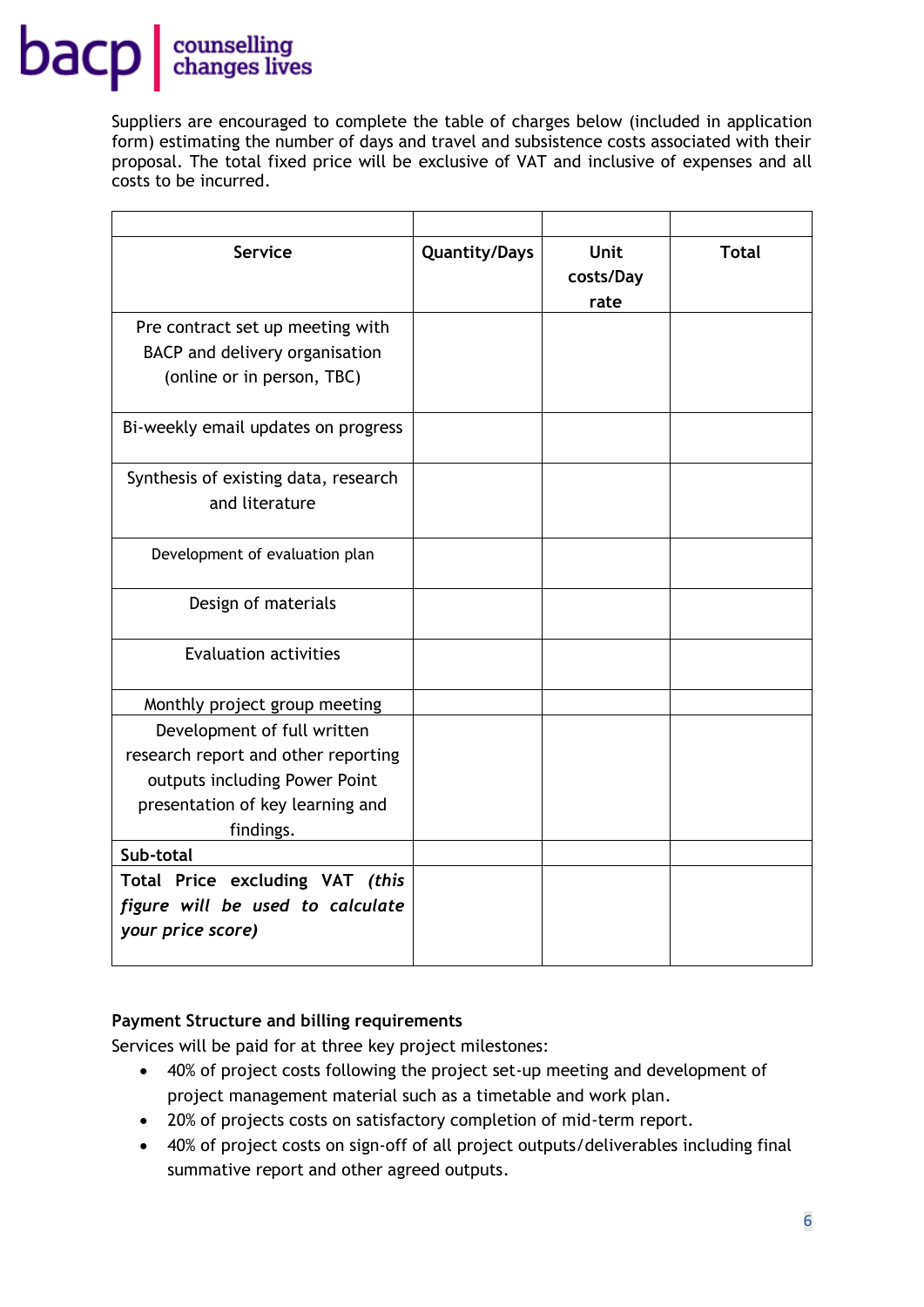

#### **Resourcing – Key Personnel**

The successful supplier will maintain excellent communications with BACP at all times ensuring that we are well informed, aware of issues and central to decision making in relation to progress. The successful supplier will:

- Nominate a named contact in their proposal as **Contract Manager**. The designated person will carry prime responsibility for the contract and will be the Accountable Officer.
- Nominate a named contact in their proposal as **Service Manager**. The designated person will carry prime responsibility for the delivery and implementation of services under this contract. The Service Manager and Contract Manager can be the same person, provided they have the relevant skills.
- The Contract Manager and Service Manager will liaise with and take instruction from the BACP's Contract Manager, Nicola Pickup, and Third Sector Lead, Jeremy Bacon, and will be expected to attend monthly online project meetings.

### **Information required**

Applicants must provide the following information in their bid:

- Details of your firm including the organisation and structure, industry experience and client base. If you are successful in reaching the interview stage of this invitation to tender, a minimum of two references will be required, from organisations of a similar size and sector to that of BACP.
- Approach An explanation of how you will be able to bring insight and add value to help BACP to achieve the vision and objectives set out in the corporate strategy.
- A full description of the proposed methodology for carrying out the evaluation;
- Resourcing details of the staff proposed including location, relevant experience and confirmation of their grade and proposed role. Succession planning and steps to ensure staff continuity should also be provided;
- Confirmation that there are no current conflicts of interest in having BACP as a customer, and proposals for dealing with any actual or potential conflicts of interest if they occur during the contract award;
- Copies of your Firms Health and Safety Policy, Anti-Bribery Policy, Data Protection Policy and Modern Slavery Act 2015 formal statement, if applicable.

### **Evaluation of bids**

Tender submissions will be evaluated to determine the most economically advantageous tender assessed with regard to quality and whole life cost. With regard to quality the following sub-criteria (not necessarily in order of preference) will apply, which is not necessarily exhaustive: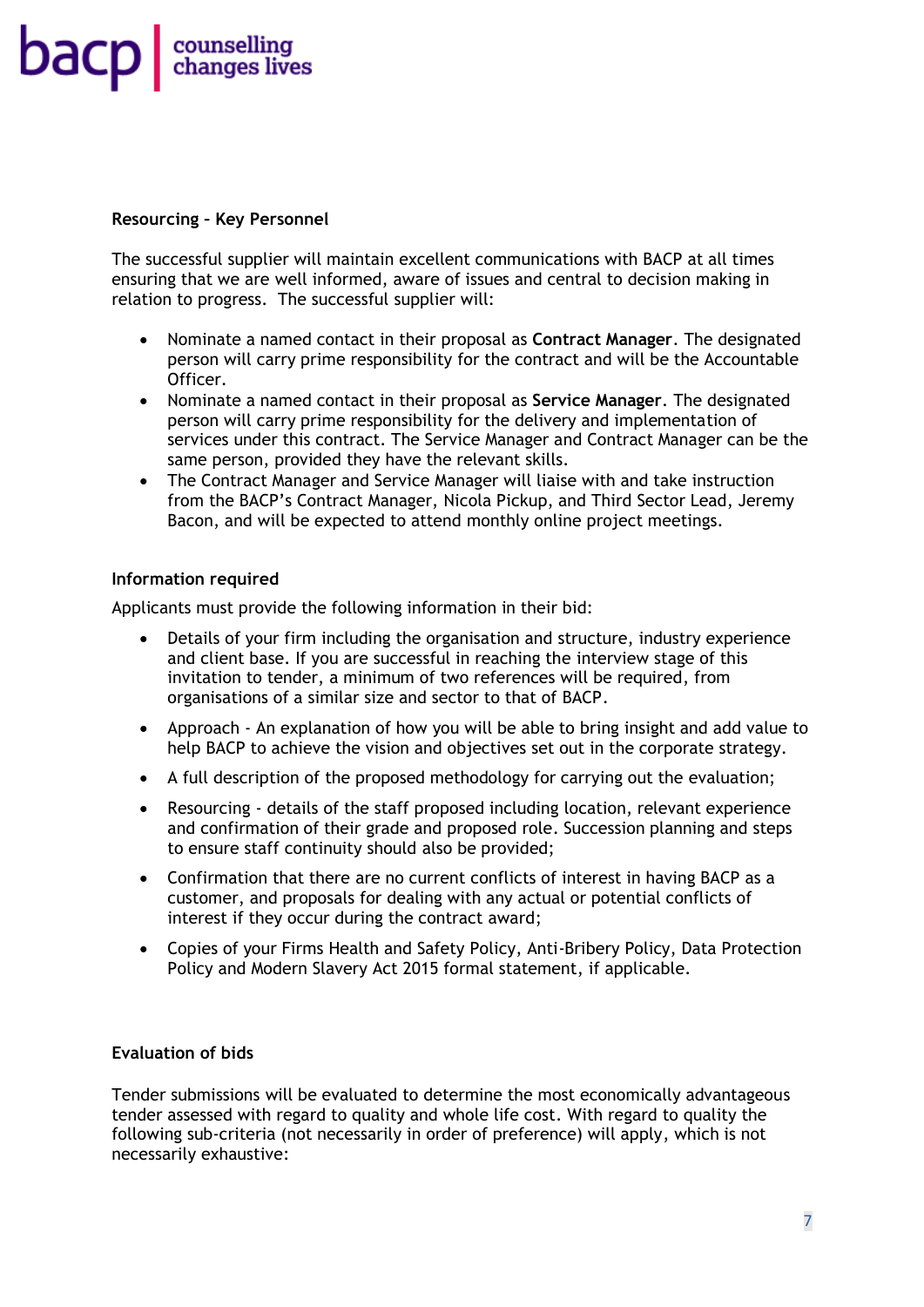- o A clear understanding of BACP's role, responsibilities and organisational environment;
- o Relevant experience in conducting similar evaluation work in the third and community sector and/or in the areas of mental health, counselling/psychotherapy and/or in social justice/Equality Diversity and Inclusion (EDI).
- o Attention to the brief;
- o Ability to meet the timescales including a realistic delivery timetable.
- o CV's of proposed staff provide evidence that sufficient resource with the right depth and breadth of expertise and experience will be employed to bring insight and add value.
- o Proposed approach and methodology see guidelines on this below.
- $\circ$  Evidence of an effective approach to risk and mitigation and project management to achieve desired outcomes.
- o Application of quality standards to each element of the evaluation.
- o Added value- demonstrate where possible additional methodologies, tools or approaches might be applicable/suitable.

|                               | <b>Panel Scoring Criteria</b>                                                                 | Score % |
|-------------------------------|-----------------------------------------------------------------------------------------------|---------|
| <b>Readiness to</b>           | Experience of similar evaluation work                                                         |         |
| deliver the<br>evaluation     | Experience of project personnel                                                               | 30      |
|                               | Understanding of relevance of this project to BACP                                            |         |
|                               | Suitability of methodology                                                                    |         |
| <b>Evaluation</b><br>proposal | Ability to meet the evaluation brief within timeframes                                        | 40      |
|                               | Recognition and mitigation of risks                                                           |         |
|                               | Likelihood of evaluation comprehensively capturing knowledge<br>and learning from the project |         |
| <b>Value and impact</b>       | Strength of final report, based on proposal and previous work.                                | 30      |
|                               | Added value to the project                                                                    |         |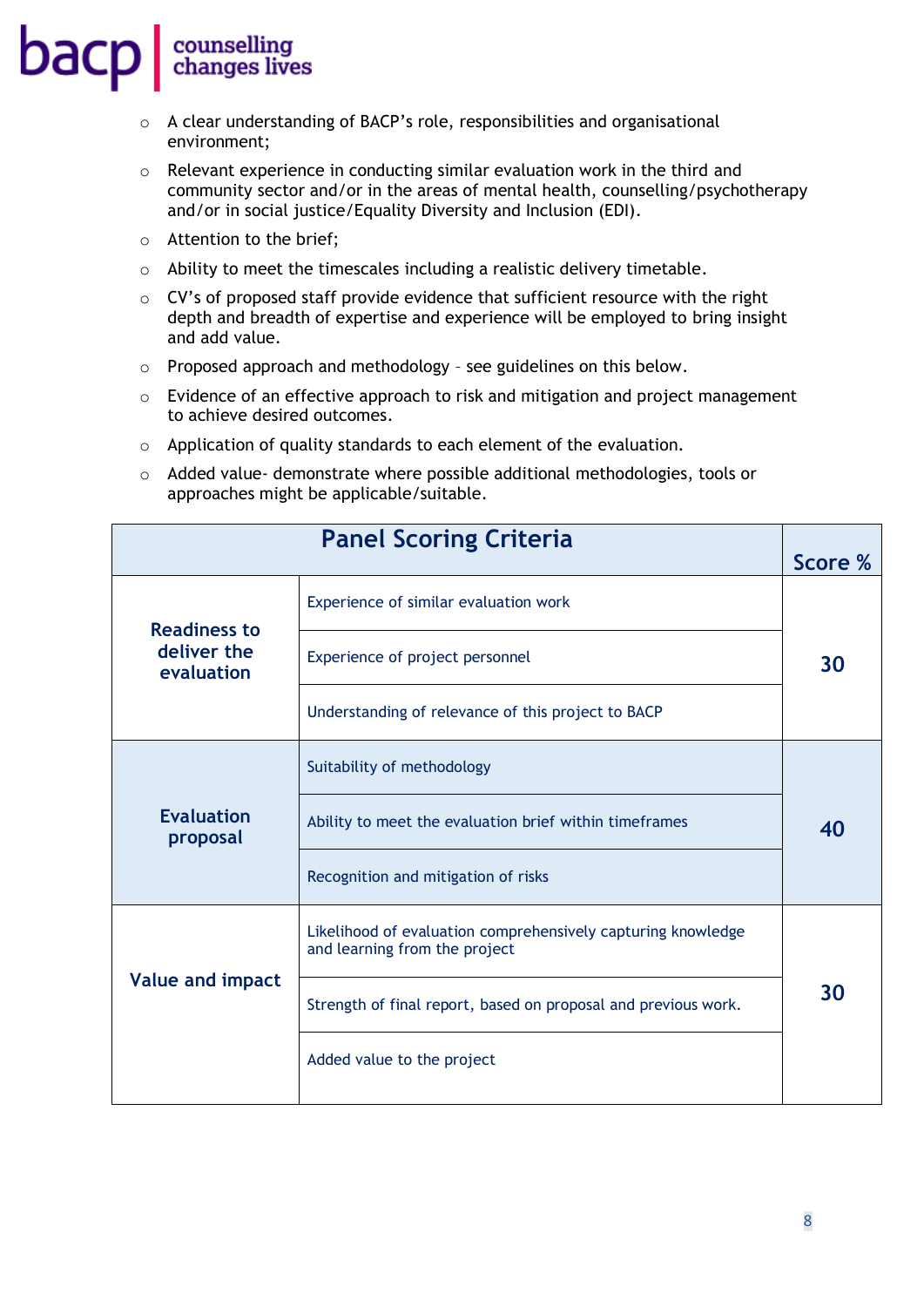## **bacp** counselling

Unsuccessful applicants will be informed of BACP's decision and will be provided with feedback on their offer, if requested.

### **Guidelines on approach and methodology**

Evaluation suppliers are asked to consider the evaluation methodology suggestion below and outline how they would implement a research strategy incorporating these suggestions.

1. Desk research/document review to collate and analyse all existing management information and existing monitoring and evaluation data, across the whole programme/scheme

2. Development of a logic model including the project inputs, objectives, activities, outputs and outcomes (short term, intermediate and long term)

3. Feedback from /consultation with key staff delivering the programme/scheme including BACP project managers

- 4. Feedback from/consultation with beneficiaries on the schemes
- 5. Feedback from/consultation with community and wider stakeholders and project team.

Applicants are encouraged to propose fully priced alternative or additional research methods that meet the aims and objectives of the research and come within the budget.

In their proposals, applicants should include in detail the phasing of different research approaches over the course of the contract. Suppliers should also provide information on how research participants will be engaged (i.e., recruitment and sampling), how research fieldwork will be conducted, modes of data capture and storage, methods of analysis for quantitative and qualitative research, and how they would ensure quality of data analysis and reporting outputs.

### **Expected Outputs:**

From this evaluation project, BACP expects the following outputs:

- Detailed evaluation plan
- Full logic model
- Full set of data from consultations/fieldwork
- A mid-term, summative report with findings and lessons learned so far and suggestions for improving programme delivery
- A full **research report, with an executive summary and** a full set of reporting outputs which are likely to published, inclusive of details of the methodology and key findings from each strand of research activity
- A **summary presentation**/PowerPoint which BACP can use as a standard presentation to report the findings of the evaluation to external partners and audiences.

As part of the submission, we expect all research suppliers to submit two examples of previous written reports for a similar evaluation project conducted in the third or community sector and/or in the areas of mental health, counselling/psychotherapy and/or